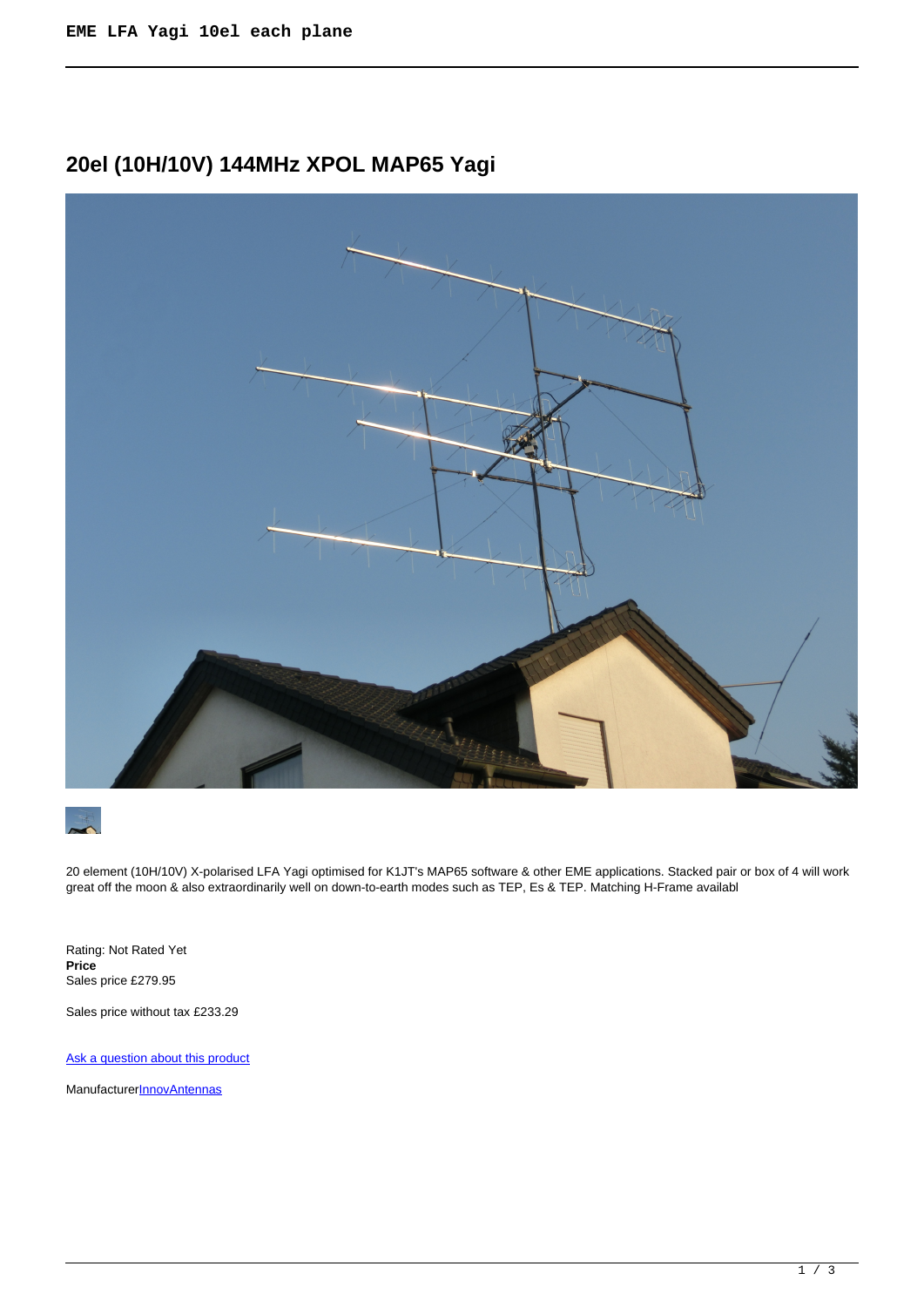## Description

### **Prices 20% less for customers outside of EU**

### **A Very Low Noise Yagi for serious DX and EME applications with elements in both the horizontal and vertical planes**

The G0KSC LFA (Loop Fed Array) Yagi has quickly become 'the one to have' if you are looking for serious weak signal work on the bottom of the 2m band. The LFA Yagi has been specifically designed to ensure the lowest levels of unwanted noise are received. The compliment of a tight, highly suppressed pattern and closed loop fed system ensure everything from rain static to man-made noise are heavily reduced.

The LFA is especially effective for EME where very low noise antennas are required and many hours development have been spent ensuring the highest levels of performance have been achieved in an antenna that is not affected by wet weather conditions. As a single, double and 4 stack system, the LFA Yagi is the one to have.

The LFA loop along with the great pattern helps to reduce noise and ensure the very best user experience with the weakest signals being heard not lost in noise. Designed with the very latest modeling software packages costing 10's of thousands of pounds, not 30 year old software costing around \$100.00 !! **Accuracy** in model and real-world performance assured.

Our antennas are constructed with the best quality materials in order the best mechanical construction can be achieved, not the cheapest and most profitable! Even a digital caliper is used (with an accuracy of .01mm) to measure the elements during production to ensure they are within 0.2mm of what they should be, this ensures they work as well as our software model predicts.

1. **Marine grade stainless steel fittings\***

- 2. **Original Stauff insulator clamps**
- 3. **Mill finished for highest levels of accuracy**

If you are looking for the best of the best from both a performance and mechanical construction perspective then look no further, you have come to the right place!

# **CHECK OUT THIS 2M X-POL LFA working the Internation Space Station**

## [.be](div class=)

## **Performance**

**Gain:** 14.71dBi @ 144.100MHz

**Gain:** 14.73dBi @ 144.300MHz

**F/B:** 32.20dB @ 144.100MHz

**F/B:** 28.73dB @ 144.300MHz

**Peak Gain:** 14.76dBi

**Gain at 10m above ground**: 20.56dBi

**Peak F/B:** 32.54dB

**Power Rating:** 3kw

**SWR:** Below 1.1.1 from 143.900MHz to 145.200MHz

**Boom Length:** 5.254m

**Weight:** 7.7kg / 17lbs

**Turning Radius:** 3.29m / 10.9ft

**Wind Loading:** 0.27 Square Metres

**Wind Survival:** 235KPH / 146MPH

InnovAntennas X-Pol insulated H-frame (minimum noise) Spacing 2.9m V x 2.9m H

Other options available if higher wind loading/survival is required.

**Sky Temperature:** 229.6 Kelvin @ 144.100MHz